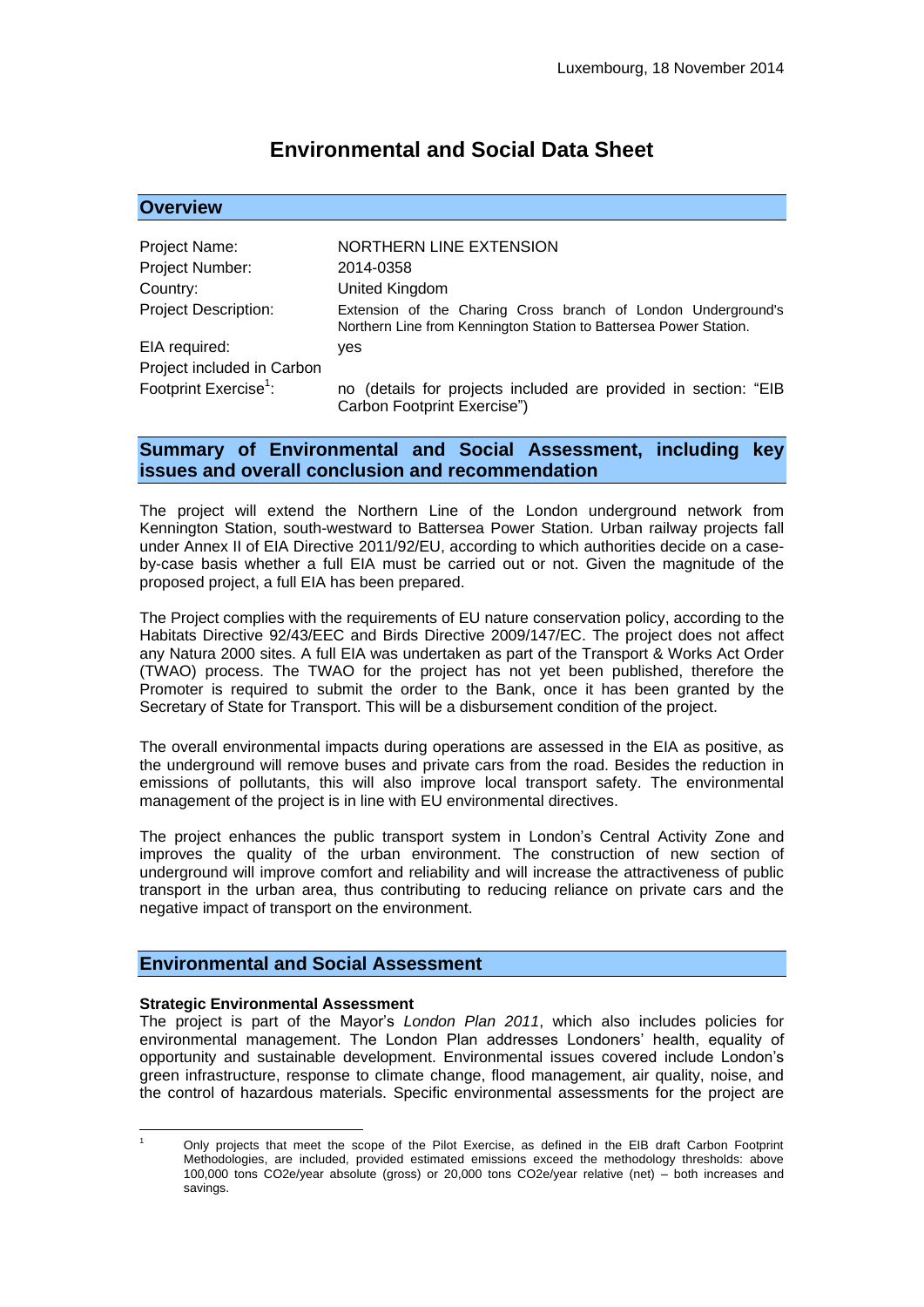the responsibility of each London Borough and specifically for Wandsworth, Lambeth and Southwark. The London Plan is in line with the EU directive 2001/42/EC.

# *Vauxhall Nine Elms Battersea (VNEB) Opportunity Area Planning Framework (OAPF)*

The VNEB OAPF was adopted by the Mayor of London in March 2012 and is supplementary planning guidance to the London Plan. It was prepared by the Greater London Authority (GLA) in partnership with the London Boroughs of Lambeth and Wandsworth, the London Development Agency, Transport for London (TfL), English Heritage and key landowners. The OAPF sets out the strategic policy framework for development within the Opportunity Area, reflecting the key policy directions established in the London Plan, Lambeth's Core Strategy and Wandsworth's Core Strategy and Site Specific Allocations Document.

# **Environmental Assessment**

TfL has undertaken a full Environmental Impact Assessment (EIA) of the project which has been assessed in compliance with the EIA Directive as expressed in the Environmental Statement (ES) together with a Non-Technical Summary (NTS), forming part of the Transport and Works Act Order (TWAO) application submitted to the Department for Transport on 30 April 2013.

The NTS includes:

- a brief account of the background to the NLE project and how it relates to the Vauxhall Nine Elms Battersea Opportunity Area (VNEB OA);
- a description of the NLE and the alternatives that were considered by TfL;
- an outline of the Environmental Impact Assessment (EIA) process and a topic by topic summary of the potential environmental effects and the measures proposed to minimise adverse effects and maximise potential benefits; and
- an outline of the TWAO process, including how interested parties can comment on the application.

The ES assessed in detail the environmental effects of the project, including identifying mitigation or compensation where adverse impacts had been identified. On 27 August 2013, TfL submitted an Environmental Statement Addendum (ESA) which assesses the impact of the scheme changes proposed. The changes have been largely as a result of consultation between April and August 2013.

In addition, the Environment Agency has lent its support to the ES in letters dated 05 April 2013 and 22 October 2013 stating that there was sufficient provision within the Order, Code of Construction Practice (CoCP) and recommendations made within the ES to mitigate any potential impacts, particularly with regard to habitat loss and reinstatement. The TWAO has not yet been published.

#### *Code of Construction Practice (CoCP)*

In order to minimise the adverse impacts of construction activities, a Code of Construction Practice (CoCP) is being developed and agreed with the local authorities. The CoCP sets standards and procedures for managing the environmental impact of constructing the project. It covers environmental, public health and safety aspects of the project that may affect the interests of local residents, businesses, the general public and the surroundings in the vicinity of the construction sites. The document ensures compliance with environmental legislation and builds on good practice which has been observed on other key transport projects including Jubilee Line Extension, Channel Tunnel Rail Link and Crossrail. The CoCP has been agreed with each Local Authority and establishes a framework which will focus on sitespecific issues and their management.

#### *Environmental Impacts*

Due to the predominantly urban characteristics of the project, environmental impacts are expected to be minor and limited to the construction phase. The positive impact of the project will come once it is operational, resulting in an final overall beneficial effect on the environment. Some negative environmental impacts and public nuisances are expected, especially during the construction phase, especially air pollution, noise and traffic disruptions. Apart from these expected temporary disturbances for residents and public transport users,